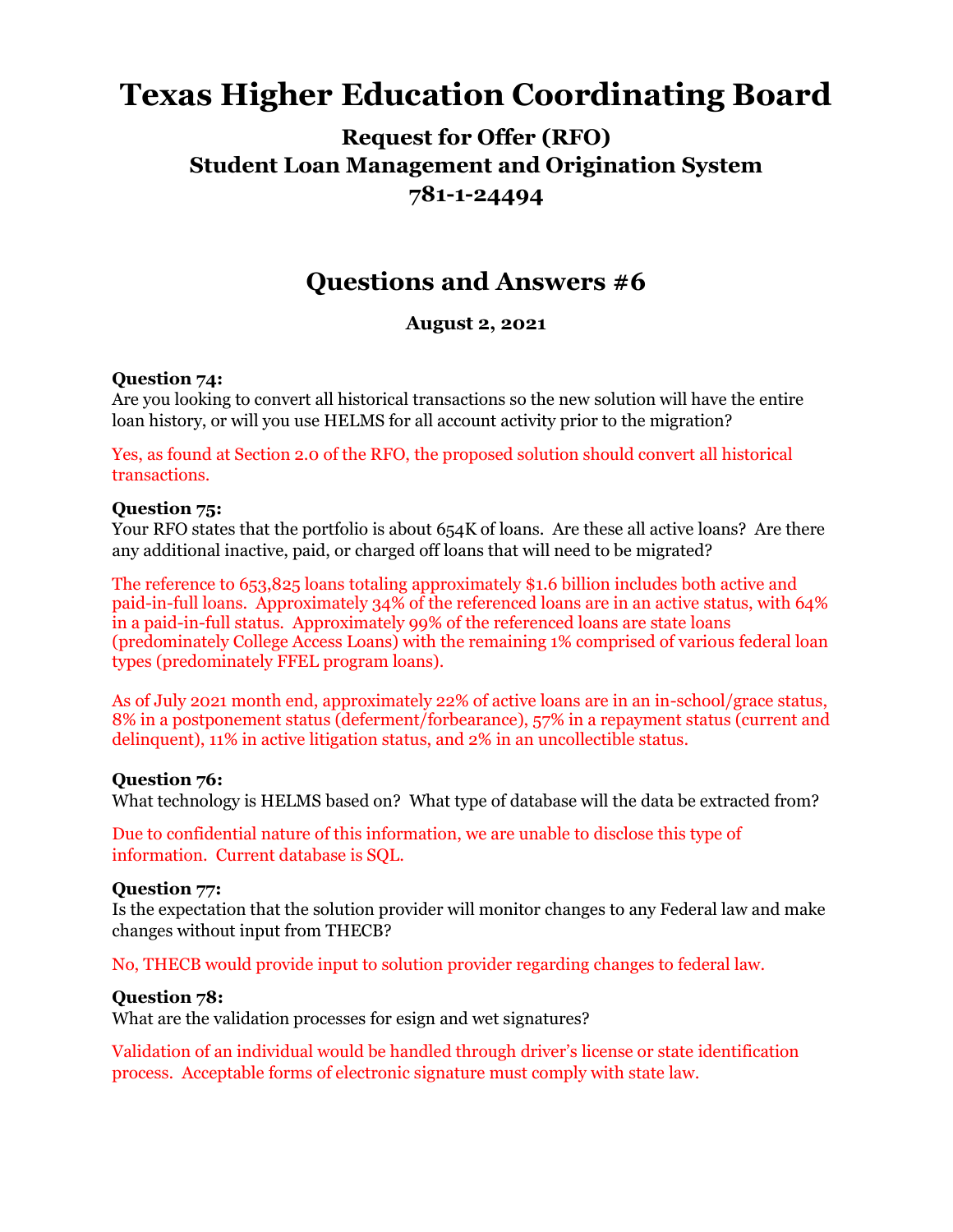#### **Question 79:**

Do you have specific guidelines to determine if loan acceptance and disclosures are easily understandable to the borrowers?

Disclosures must comply with applicable state and federal law.

## **Question 80:**

Are you looking for the solution to allow a drivers license to be scanned in order to validate an echeck? Are there requirements for borrowers who send paper checks?

THECB is looking for an extendable/modernizable system to allow for advancements and functionality in the future such as driver's license scanning.

For borrowers and cosigners who make payments via paper checks, they are instructed to send those payments to a specific address for lockbox processing.

### **Question 81:**

Are schools allowed to certify loans using CommonLine files through a platform like Great Lakes/ELM and not have to certify through the portal? Do you have a data set of schools that certify through Common Line vs those who will certify and make edits through the portal? Is there a need for an Institution to use both the portal and Common Line for certifications, edits, updates, changes?

THECB's current process allows for Institutions to use CommonLine files and/or our current platform. THECB currently has a data set of Institutions that certify loans using CommonLine, and by default, a list of those Institutions who use our current platform. While there is not a need for Institutions to use both, they may if they wanted to.

#### **Question 82:**

Is this duplicate address check only for the addresses of the two references or do the addresses need to be different between the borrower and the two references?

Duplicate address check is for references only and reference addresses are not checked against the borrower. See Question 23.

#### **Question 83:**

If the institution is submitting the application, is the assumption that there will be steps the borrower will be required to completed (approving/signing documents, providing additional information, etc.) as part of the application process.

Yes.

# **Question 84:**

Are there limits on what data THECB staff can update and when? What are some examples of the types of updates that will be required?

THECB staff should be able to update, throughout the life cycle of the loan, various data points, such as name, demographic information, date of birth, social security number, etc. See Question 26.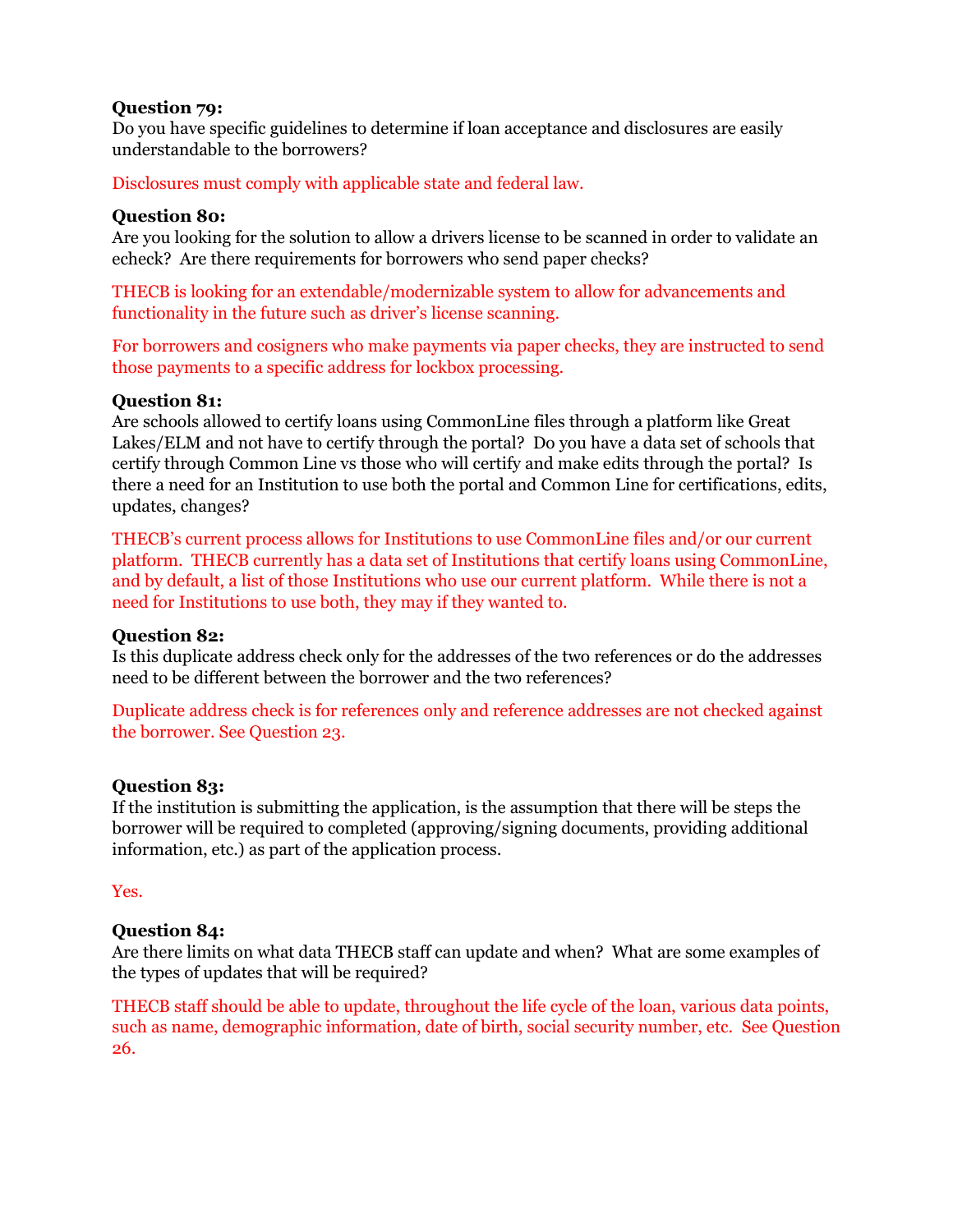#### **Question 85:**

Is there an expectation that those same reference ids would be used on additional loans to the same borrower and/or cosigner?

Yes. As set forth in 11.05 of Attachment E to the RFO, THECB must have the capability to look up all loans and cosigners associated with an individual either by having a Reference ID tied to the individual or a lookup capability to pull all loan activity for an individual (unique identifier that is not Personally Identifiable Information (PII) or translatable to Personally Identifiable Information).

#### **Question 86:**

What specific channels need to be supported?

Phone, text, traditional mail, e-mail, text messaging and other avenues that may be developed.

#### **Question 87:**

What type of questions need to be supported? Rating scale, Yes/No, Multi-Select (choose 1 or more).

Proposed solution should allow for flexibility in the types of survey questions presented.

#### **Question 88:**

Does this mean that before anyone can complete the application process they would need to setup a login for the portal?

Yes. A login for the portal is required to complete the application process.

#### **Question 89:**

Are you saying that the cosigners are applying for loans themselves or that they would need to create a login as a cosigner in order to be able to complete their part of the application as a cosigner for a borrower?

Cosigners create a login as a cosigner in order to complete their part of the application.

#### **Question 90:**

What is the interface for the State of Texas transaction processing engine? REST APIs?

THECB uses a combination of APIs and SFTP for processing transactions to the State of Texas.

#### **Question 91:**

Do they need to be able to perform any actions on behalf of the borrower/cosigner?

Yes, THECB staff must be able to perform actions on behalf of the borrower/cosigner.

#### **Question 92:**

What filters/parameters should be offered to query the loans for an institution?

As set forth in section 12.06 of Attachment E of the RFO, an institution should be able to query any application and/or loan for an individual student or subset of students that attend their institution. The filters/parameters should include but not be limited to grouping by Program Year, Allocation Amounts, Application/Loan Status, and/or Loan Type. An institution must not have access to applications/loans for other institutions.

#### **Question 93:**

Same filters as 12.06 with the addition of a filter on institution?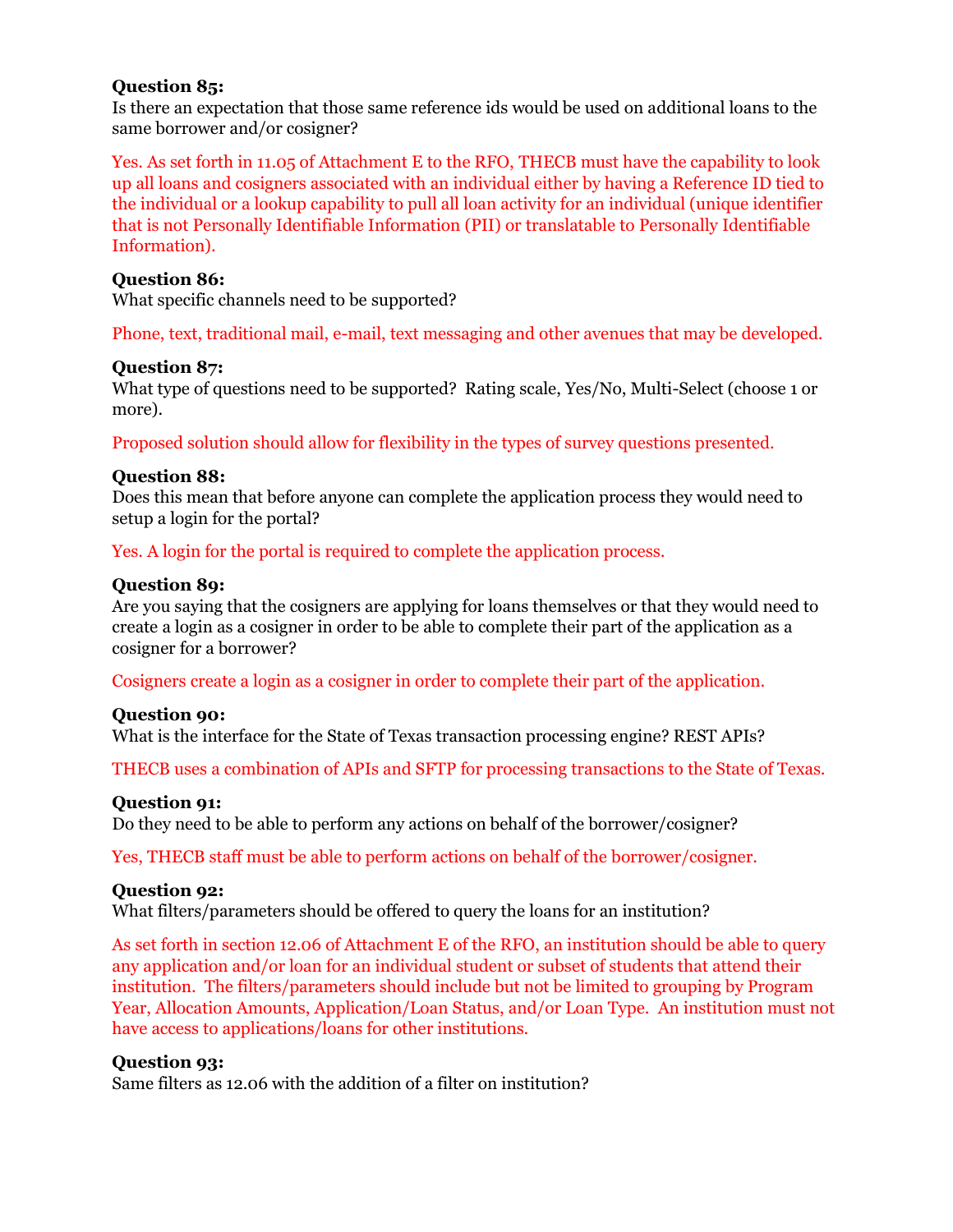### THECB staff should be able to query any application and/or loan.

#### **Question 94:**

Are these surveys for institution users? What do you want to do with the results of the surveys (export, view online)?

Yes, surveys are for institution users. Survey results should be exportable and viewable online.

#### **Question 95:**

Will the first login for an institution be setup by THECB staff and then that first user can setup additional users or are you requesting that they be able to self register? What information/process would be used to verify the user is associated with the institution if you are allowing self registration?

THECB staff will create the first login for an institution designee, usually the Financial Aid Director. The institution designee would be responsible for granting additional staff members' access/removal. The institution designee is responsible for validating all other users from the institution.

#### **Question 96:**

Is it correct to assume that the migration of data from HELMS to the new solution is a one time activity and not on-going?

Multiple iterations may be needed as THECB clears out the pipeline of loan requests and regression testing to launch the new loan management system. Once the new loan management system is live and all data is migrated, no further data migration will be needed.

#### **Question 97:**

For clarity, is the requirement that the system be able to export reports/files from the solution for importing into a different system and to be able to import files from other systems into the solution? If not, can you please clarify the requirement.

Yes.

#### **Question 98:**

Which website are you referring to and what type of changes are you referring to?

See Question 68.

#### **Question 99:**

What is THECB's service level agreement?

THECB negotiates service level agreement per contract.

#### **Question 100:**

Some large software publishers do not make their source available to third parties. If source cannot be provided as part of the solution does that remove the bidder from consideration?

#### See Question 38.

#### **Question 101:**

General How many loan applications are processed per year?

College Access Loan (CAL) volume for the past two fiscal years is as follows: